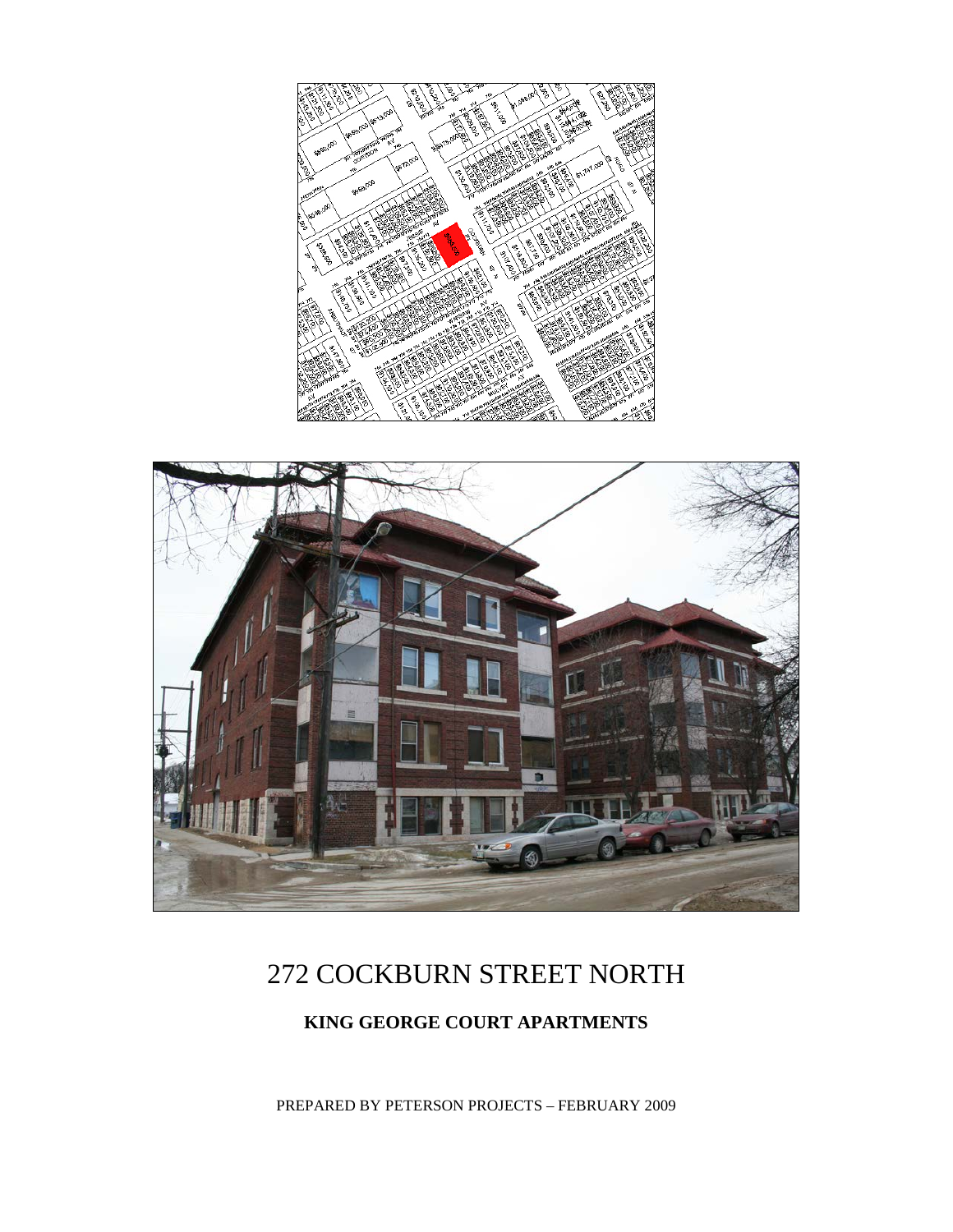

## 272 COCKBURN STREET NORTH **KING GEORGE COURT APARTMENTS**

**Date of Construction:** 1913 **Building Permit:** 2733/1913 (Plans at City Storage) **Architect:** Abramovitch, D. **Contractor:** Day labour

## ARCHITECTURAL INTEREST:

Another of Winnipeg's three-storey, modestly detailed apartment blocks of the 1900-1915 era.

The structure's front (east) façade features a recessed main entrance and glazed porches on each floor. The dark brick cladding of the superstructure is accented with smooth-cut stone around windows and other openings and as belt courses. The flat roof also includes overhangs covered in red Spanish tile-like material. The sides and rear are plainly built with few details. Final cost of construction is listed at \$[1](#page-3-0)00,000, expensive for the time.<sup>1</sup>

The architect for this block was David Abramovitch, a local contractor/designer. Also spelt Abramovich, he designed and built only a few homes during his short career in Winnipeg (he is only found from 1907-1915 in the City of Winnipeg Building Permit Ledger Books).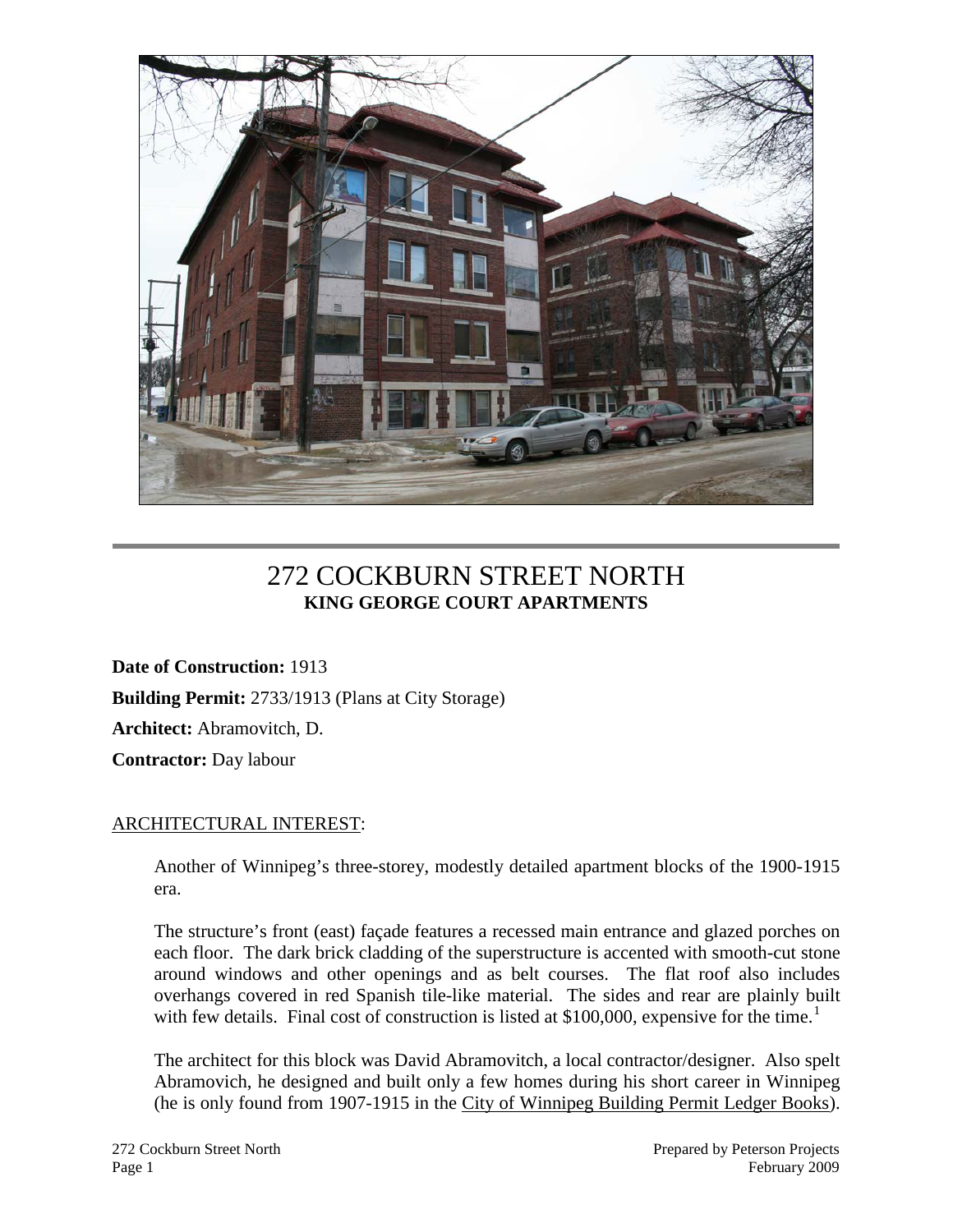

Front (east) and north façades, 2009

His name is also found as the contractor for the Winnipeg Canoe Club clubhouse in River Park built in  $1910.<sup>2</sup>$  $1910.<sup>2</sup>$  $1910.<sup>2</sup>$ 

This block appears to be in good structural condition and sits on its original site. Exterior alterations have been few and of the minor variety.

### HISTORICAL INTEREST:

The Levi Brothers, Alexander and John, local contractors, are listed as the original owners of the property. Other owners included Mary G. and F.E. Lee (1929-1940) and G.B. and Carson C. Rizer (1957). Tenants of the building have been extremely varied in terms of background, employment and length of stay.<sup>[3](#page-3-2)</sup>